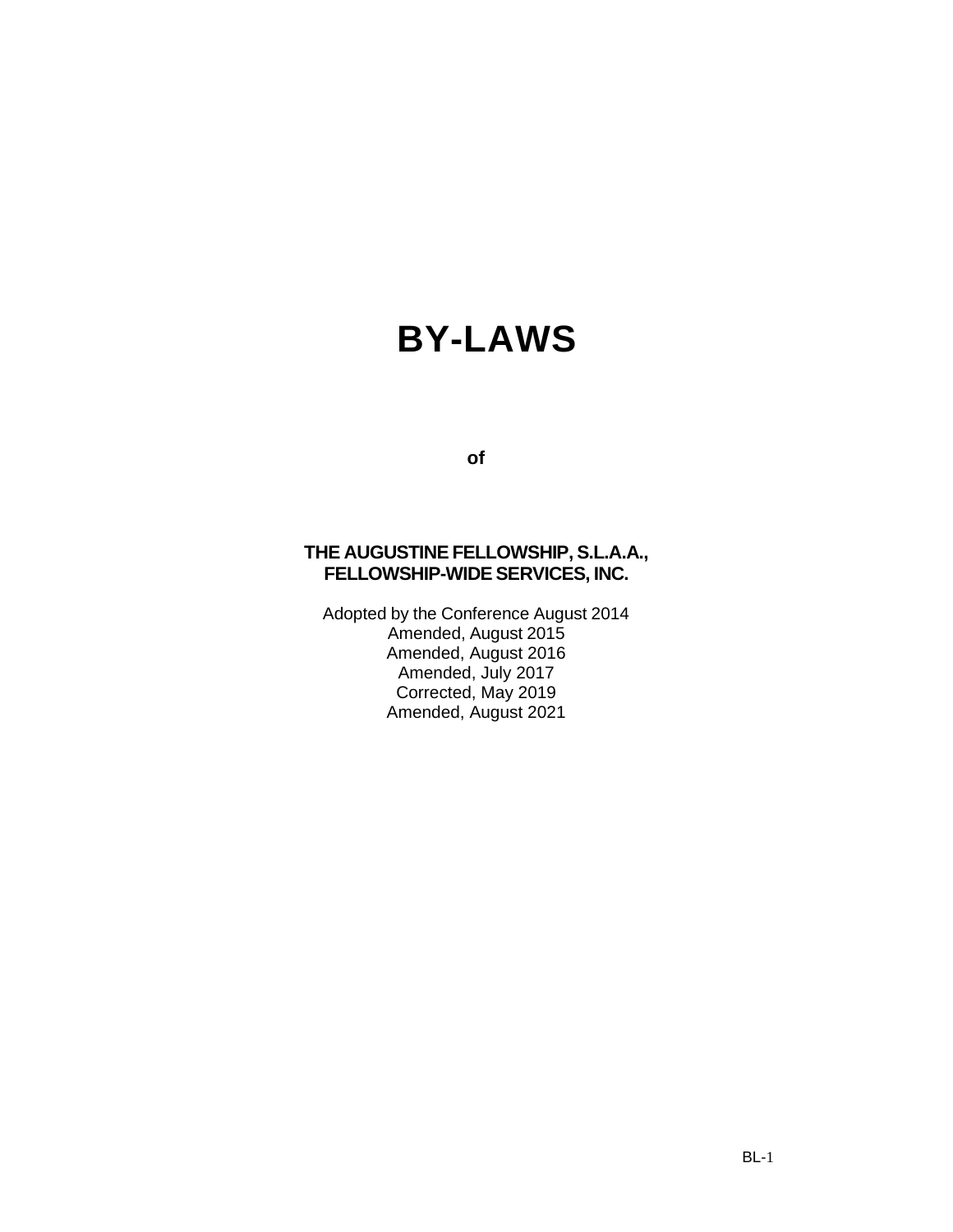# Table of Contents

| Section 1 - Twelve Steps<br>Section 2 - Twelve Traditions<br>Section 3 - Twelve Recommended Guidelines<br>Section 4 – Twelve Concepts of World Service                                                                                                                                                                                                                                                                                                                                                           |
|------------------------------------------------------------------------------------------------------------------------------------------------------------------------------------------------------------------------------------------------------------------------------------------------------------------------------------------------------------------------------------------------------------------------------------------------------------------------------------------------------------------|
|                                                                                                                                                                                                                                                                                                                                                                                                                                                                                                                  |
|                                                                                                                                                                                                                                                                                                                                                                                                                                                                                                                  |
| Section 1 - Membership<br>Section 2 - General Members<br>Section 3 - Delegate Members<br>Section 4 - Annual Meeting                                                                                                                                                                                                                                                                                                                                                                                              |
|                                                                                                                                                                                                                                                                                                                                                                                                                                                                                                                  |
| Section 1 - Composition<br>Section 2 - Registration<br>Section 3 - Intergroup Representatives<br>Section 4 - Functioning                                                                                                                                                                                                                                                                                                                                                                                         |
|                                                                                                                                                                                                                                                                                                                                                                                                                                                                                                                  |
| Section 1 - Purpose<br>Section 2 - Composition<br>Section 3 - Conference Relation to S.L.A.A<br>Section 4 - Conference Relation to the Board of Trustees and the<br>Augustine Fellowship, S.L.A.A., Fellowship-Wide Services, Inc.<br>Section 5 - Conference Delegates<br>Section 6 - The Fellowship-Wide Services Conference Meetings<br>Section 7 - The Fellowship-Wide Services Conference<br>Section 8 - Definitions                                                                                         |
|                                                                                                                                                                                                                                                                                                                                                                                                                                                                                                                  |
| Section 1 - Powers<br>Section 2 - Number, Tenure and Qualifications<br>Section 3 - Duties and Responsibilities<br>Section 4 - Election<br>Section 5 - Regular Meetings<br>Section 6 - Special Meetings<br>Section 7 - Notice of Meetings<br>Section 8 - Quorum<br>Section 9 - Action at Meeting<br>Section 10 - Action without Meeting<br>Section 11 - Committees<br>Section 12 - Telephonic Meetings<br>Section 13 - Board Finance Committee<br>Section 14 – Reimbursement of Trustees<br>Section 15 - Finances |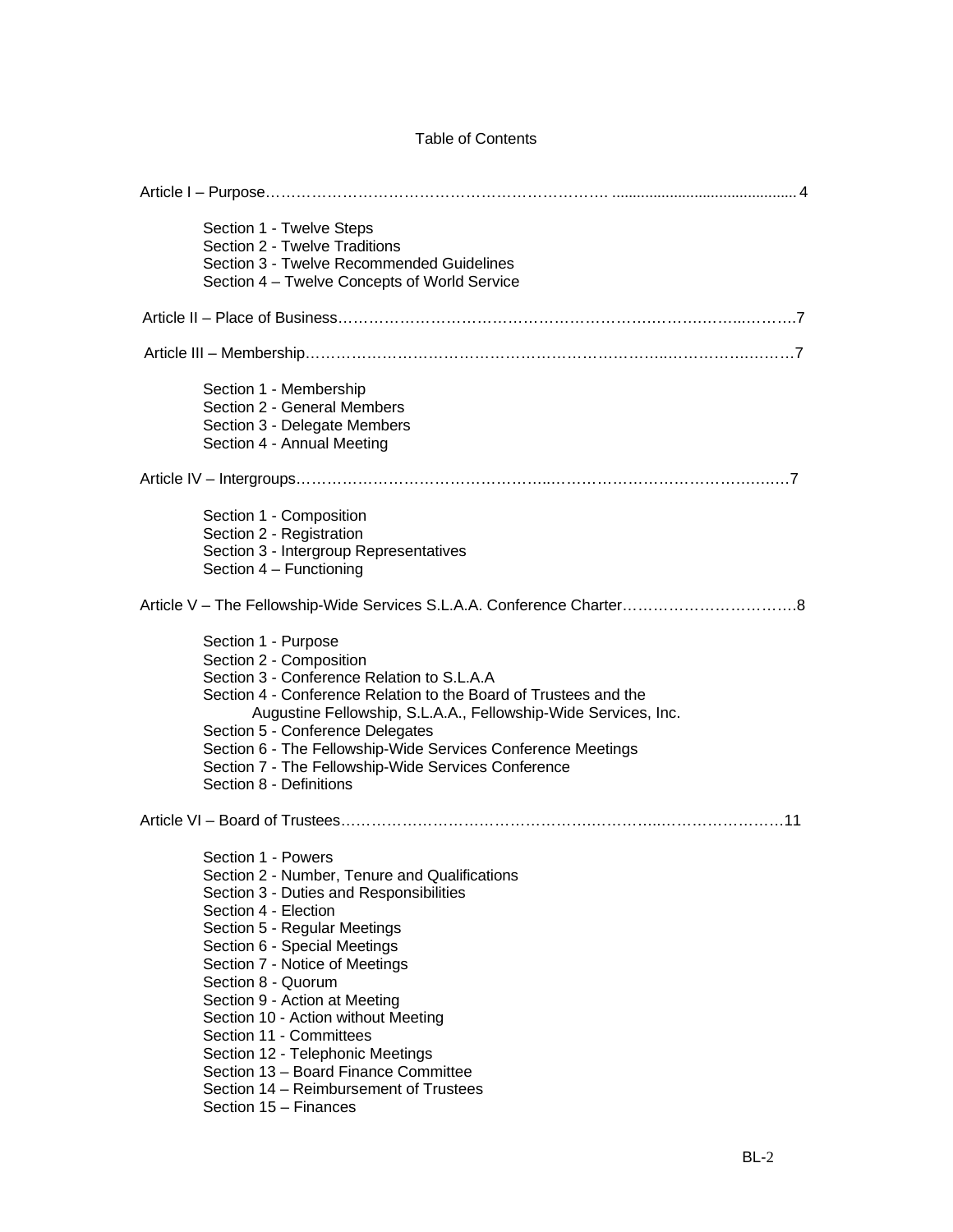| Section 1 - Designation<br>Section 2 - Election<br>Section 3 - Qualification<br>Section 4 - Tenure<br>Section 5 - General Duties and Powers |  |
|---------------------------------------------------------------------------------------------------------------------------------------------|--|
|                                                                                                                                             |  |
|                                                                                                                                             |  |
|                                                                                                                                             |  |
| Article XI - Powers of Trustees and Officers to Contract with the Corporation15                                                             |  |
|                                                                                                                                             |  |
|                                                                                                                                             |  |
|                                                                                                                                             |  |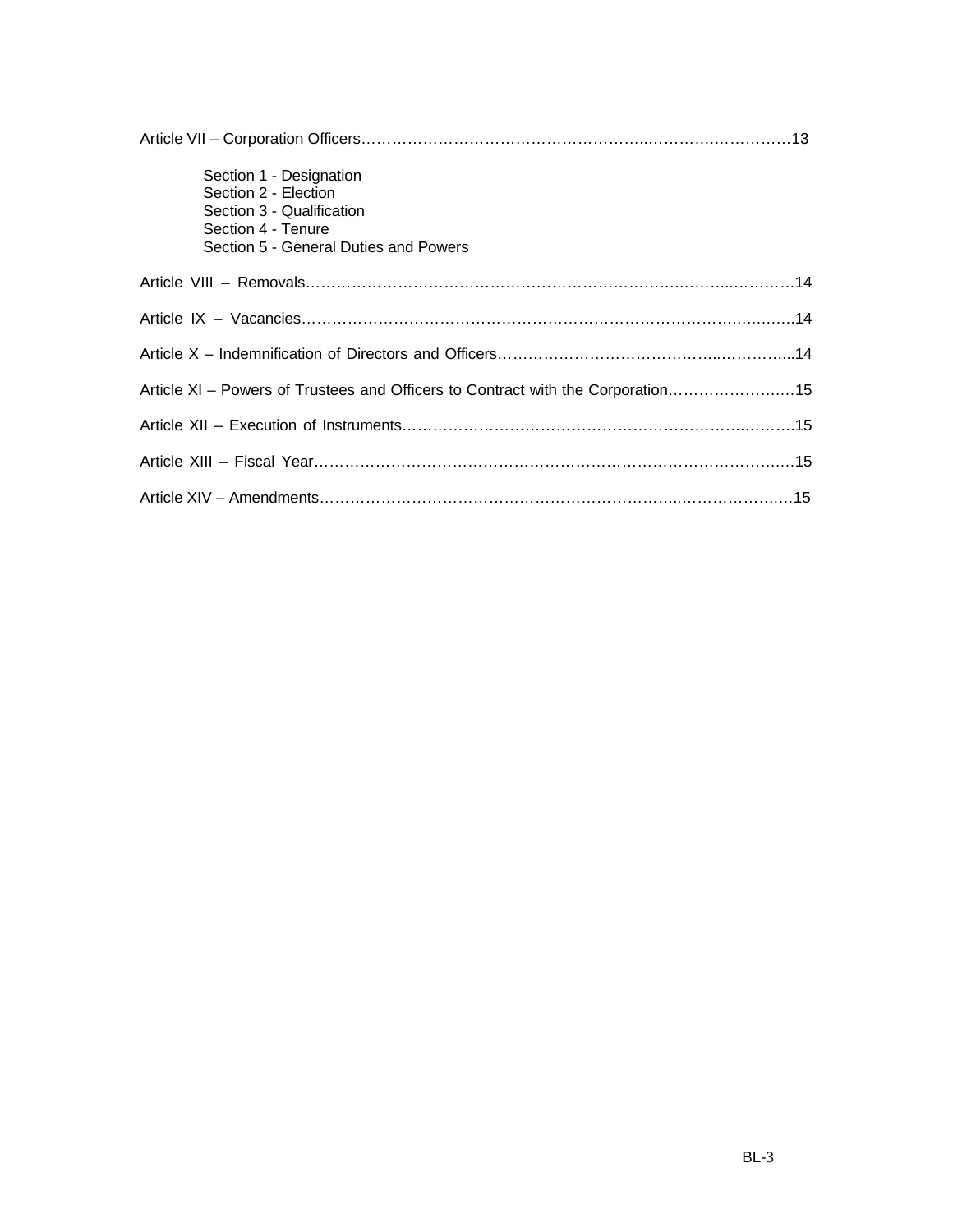# **THE AUGUSTINE FELLOWSHIP, S.L.A.A., FELLOWSHIP-WIDE SERVICES, INC. BY-LAWS**

# **ARTICLE I - PURPOSE**

The specific and primary purpose of this Corporation is to be of service, through a Twelve Step program of recovery, to those persons who identify themselves as sex and love addicts.

# **Section 1 - Twelve Steps**

The Twelve Steps suggested for recovery in the Fellowship of Sex and Love Addicts Anonymous are as follows:

- 1. We admitted we were powerless over sex and love addiction that our lives had become unmanageable.
- 2. Came to believe that a Power greater than ourselves could restore us to sanity.
- 3. Made a decision to turn our will and our lives over to the care of God as we understood God.
- 4. Made a searching and fearless moral inventory of ourselves.
- 5. Admitted to God, to ourselves and to another human being the exact nature of our wrongs.
- 6. Were entirely ready to have God remove all these defects of character.
- 7. Humbly asked God to remove our shortcomings.
- 8. Made a list of all persons we had harmed and became willing to make amends to them all.
- 9. Made direct amends to such people wherever possible, except when to do so would injure them or others.
- 10. Continued to take personal inventory and when we were wrong promptly admitted it.
- 11. Sought through prayer and meditation to improve our conscious contact with a Power greater than ourselves, praying only for knowledge of God's will for us and the power to carry that out.
- 12. Having had a spiritual awakening as the result of these steps, we tried to carry this message to sex and love addicts and to practice these principles in all areas of our lives.

# **Section 2 - Twelve Traditions**

The Twelve Traditions are:

- 1. Our common welfare should come first; personal recovery depends upon S.L.A.A. unity.
- 2. For our group purpose, there is but one ultimate authority-a loving God as this Power may be expressed through our group conscience. Our leaders are but trusted servants; they do not govern.
- 3. The only requirement for S.L.A.A. membership is a desire to stop living out a pattern of sex and love addiction. Any two or more persons gathered together for mutual aid in recovering from sex and love addiction may call themselves an S.L.A.A. group, provided that as a group they have no other affiliation.
- 4. Each group should be autonomous except in matters affecting other groups or S.L.A.A. as a whole.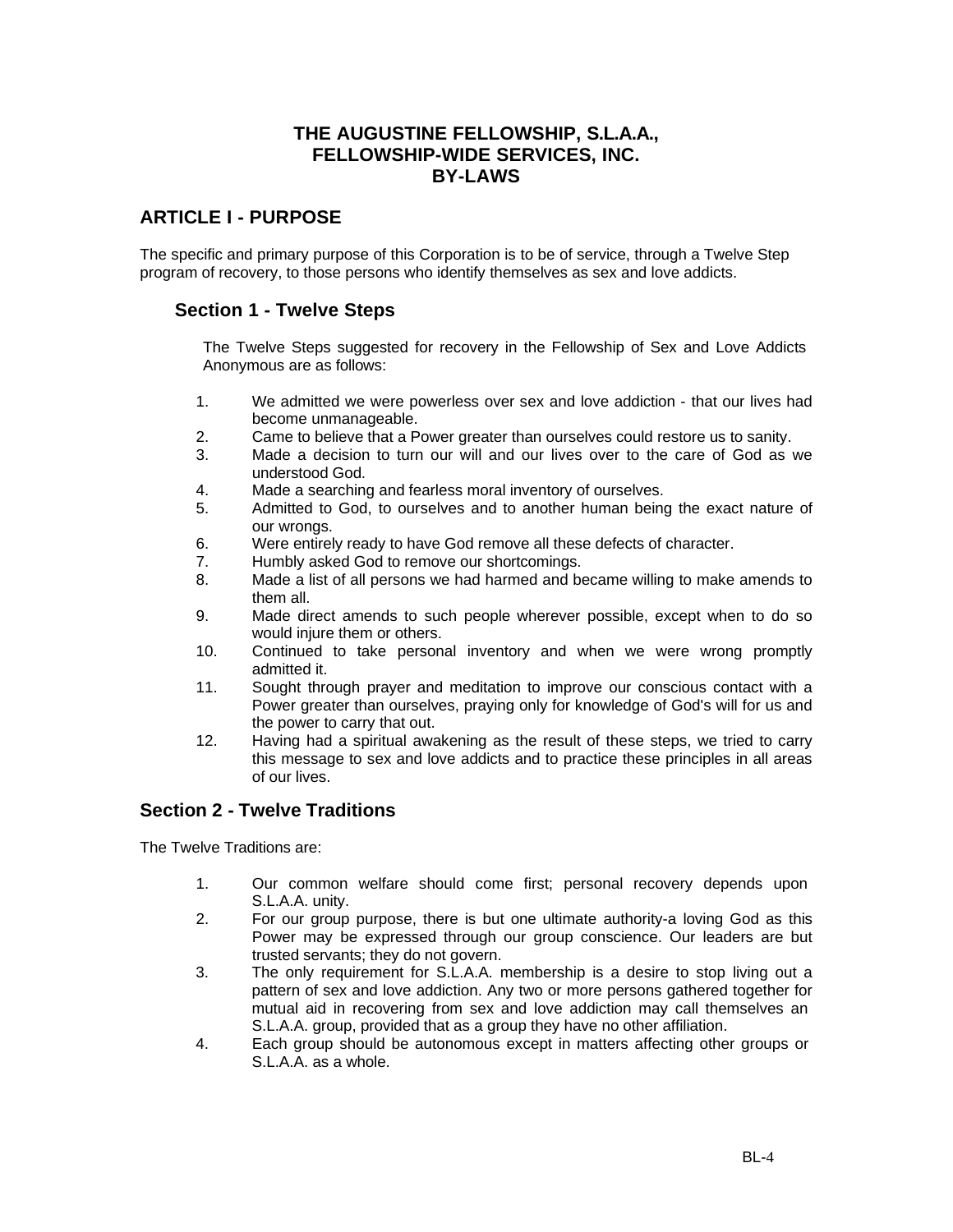- 5. Each group has but one primary purpose-to carry its message to the sex and love addict who still suffers.
- 6. An S.L.A.A. group or S.L.A.A. as a whole ought never endorse, finance, or lend the S.L.A.A. name to any related facility or outside enterprise, lest problems of money, property, or prestige divert us from our primary purpose.
- 7. Every S.L.A.A. group ought to be fully self-supporting, declining outside contributions.
- 8. S.L.A.A. should remain forever nonprofessional, but our service centers may employ special workers.
- 9. S.L.A.A., as such, ought never be organized; but we may create service boards or committees directly responsible to those they serve.
- 10. S.L.A.A. has no opinion on outside issues; hence the S.L.A.A. name ought never be drawn into public controversy.
- 11. Our public relations policy is based on attraction rather than promotion; we need always maintain personal anonymity at the level of press, radio, TV, film, and other public media. We need guard with special care the anonymity of all fellow S.L.A.A. members.
- 12. Anonymity is the spiritual foundation of all our traditions, ever reminding us to place principles before personalities.

# **Section 3 - Twelve Recommended Guidelines**

The following are the *Twelve Recommended Guidelines for Dealing with Media/Public Relations Opportunities* for use at all levels of the S.L.A.A. Fellowship*:*

- 1. We try to avoid drawing undue attention to S.L.A.A. as a whole from the public media.
- 2. S.L.A.A. has no opinions on outside issues, hence the S.L.A.A. name ought never to be drawn into public controversy.
- 3. Our public relations policy is based on attraction rather than promotion. (We do not court publicity.)
- 4. Any unilateral action, by any S.L.A.A. member acting on his/her own, to place S.L.A.A. before the public media, at any level is expressly discouraged.
- 5. Group conscience-based decisions need always be made regarding the appropriateness of accepting or declining any and all media or public relations opportunities, and, if an opportunity is accepted, regarding in what ways to respond, within the spirit of these guidelines.
- 6. All media or public relations offers which are extended to S.L.A.A. under condition of a "deadline", which, in order to accept such an offer, would make it necessary to circumvent or short-circuit appropriate group conscience decision- making regarding the offer, should be declined.
- 7. Public relations or media situations which are entered into need always be handled by at least two sober S.L.A.A. members. Participating S.L.A.A. members should make it clear that they speak only as individuals, and not for S.L.A.A. as a whole.
- 8. Any S.L.A.A. members involved in responding to media/public relations offers should utilize first name pseudonyms for this purpose. Visual anonymity is strongly recommended in all media situations involving TV, film, or video. We need always maintain personal anonymity at the level of press, radio, TV, film and other public media.
- 9. We avoid participating in public forums, workshops or other media events in which there appears to be any possibility that S.L.A.A. would be pitted against opposing or adversarial viewpoints, or spokespersons representing other interests or causes.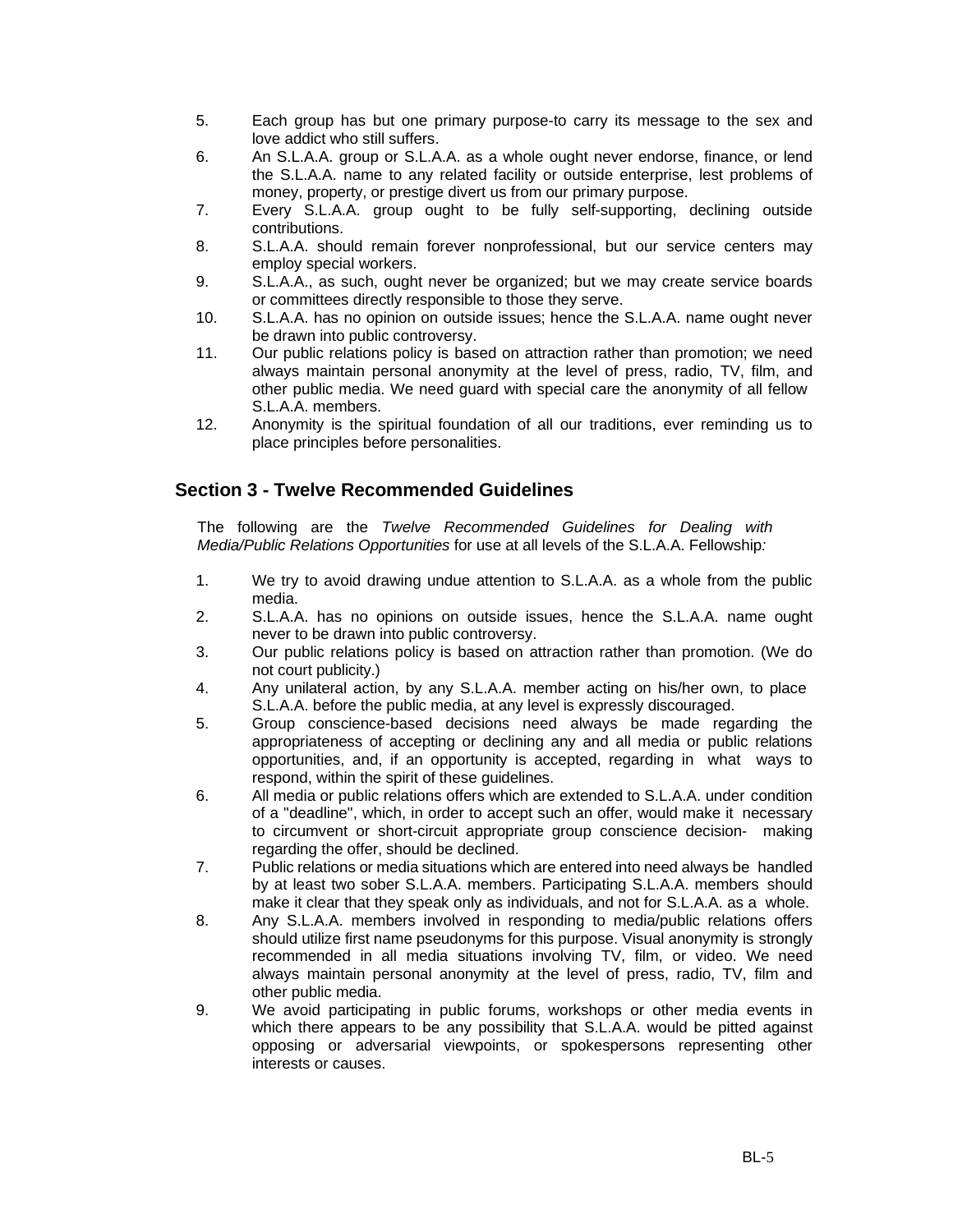- 10. The appropriate level of "group conscience" to be consulted in matters of media or public relations is that level which represents the geographical area of S.L.A.A. to be impacted, or affected, by the prospective publicity. Media/public relations opportunities which would affect a larger level of the S.L.A.A. Fellowship should be referred to the "group conscience" body operative at that larger level of S.L.A.A. Each level of "group conscience" within S.L.A.A. may, if it chooses, appoint a media/public relations conscience committee, responsible directly to the "group conscience" which appoints it, to serve as the "group conscience" decision-making body regarding media/public relations offers, at each respective S.L.A.A. service level.
- 11. Any media/public relations opportunities which have an aspect to them which could potentially affect S.L.A.A. as a whole, should be referred to the "group conscience" decision-making body operative at the Fellowship-Wide level, c/o the Board of Trustees.
- 12. It is recommended that media/public relations decision-making at any level of "group conscience" be preceded by one minute of silent meditation, so as to clear a channel through which the guiding God presence behind S.L.A.A. may make itself felt, helping to insure that "group conscience" decisions will truly reflect this Power's design for S.L.A.A.

# **Section 4 - Twelve Concepts for World Service**

The following are the *Twelve Concepts for World Service for* use at the Fellowship-Wide service level:

- 1. Ultimate responsibility and authority for S.L.A.A. world services always reside in the collective conscience of our whole Fellowship.
- 2. The Annual Business Conference, by delegation, is the voice and conscience for our world services and of S.L.A.A. as a whole.
- 3. To insure effective leadership, each element of S.L.A.A. the Conference, the Board of Trustees, staff, and committees - all possess the "Right of Decision."
- 4. The "Right of Participation" is maintained by allowing members the opportunity to cast one vote up to the level at which they are trusted servants.
- 5. The "Right of Appeal" prevails so that minority opinion is heard and personal grievances receive careful consideration.
- 6. The Conference recognizes that the chief initiative and active responsibility in most world service matters should be exercised by the trustee members of the Conference acting as the Board of Trustees.
- 7. The Articles of Incorporation and the By-Laws of the Fellowship are legal instruments, empowering the trustees to manage and conduct world service affairs. Although the Conference Charter is a legal document; it also relies on tradition and the power of the S.L.A.A. purse for final effectiveness.
- 8. The trustees are the principle planners and administrators of overall policy and finance. They have custodial oversight of the separately incorporated and constantly active services, including their ability to hire staff.
- 9. Good service leaders, together with sound and appropriate methods of choosing them, are at all levels indispensable for our future functioning and safety. The primary world service leadership must be assumed by the Board of Trustees.
- 10. Every service responsibility is matched by equal service authority the scope of this authority is always well defined whether by tradition, by resolution, by specific job description or by appropriate charters and by-laws.
- 11. The trustees need the best possible committees, staff, and consultants. Composition, qualifications, induction procedures, systems of rotation, and rights and duties are always matters of serious concern.
- 12. The Conference observes the spirit of S.L.A.A. Tradition,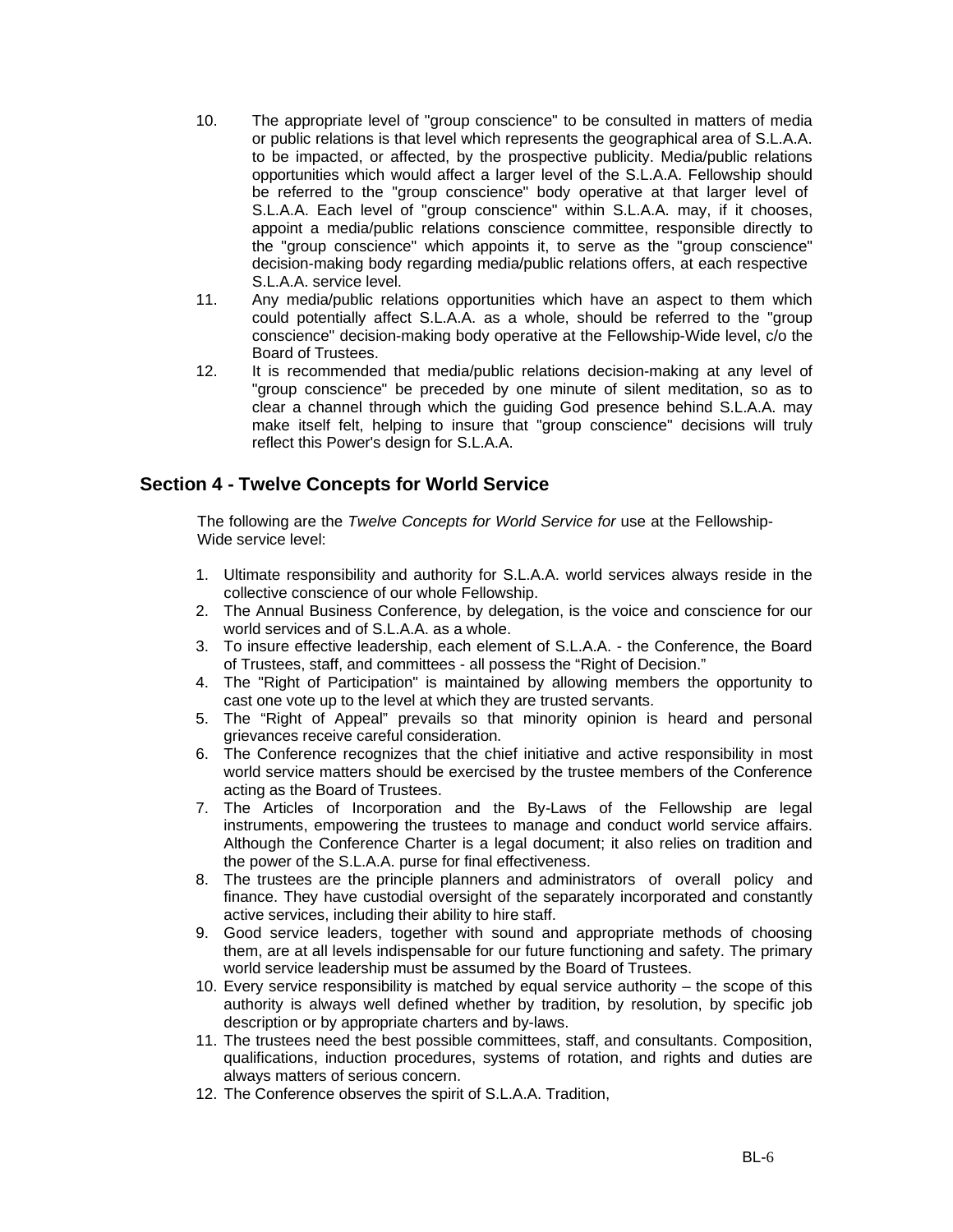- a. taking care that it never becomes the seat of perilous wealth or power;
- b. that sufficient operating funds and reserve be its prudent financial principle;
- c. that it place none of its members in a position of unqualified authority over others;
- d. that it reach all important decisions by discussion, vote, and, whenever possible, by substantial unanimity;
- e. that its actions never be personally punitive nor an incitement to public controversy;
- f. that it never perform acts of government, and that, like the Fellowship it serves, it will always remain democratic in thought and action.

# **ARTICLE II - PLACE OF BUSINESS**

The principal office of the Corporation shall be located at 1550 NE Loop 410, Suite 118, San Antonio, Texas 78209, or at such other location as the Board of Trustees may from time to time select.

#### **ARTICLE III - MEMBERSHIP**

#### **Section 1 – Classes of Members**

There shall be two classes of members. Those two classes shall be General members and Delegate members.

#### **Section 2 - General Members**

Any person who has a desire to stop living out a pattern of sex and love addiction.

#### **Section 3 - Delegate Members**

Delegate members are persons who are elected by the Intergroup and general members to attend the Fellowship-Wide Services Conferences and vote as representatives of the Intergroup and general members at such Conferences. Each delegate member shall continue as delegate as long as this person remains qualified to serve as delegate, as described in Article V, Section 5 of these By-Laws.

#### **Section 4 - Annual Meeting**

The general business sessions of the Annual Business Conference, called the Annual Business Meeting, shall be the Annual Business Meeting of the Corporation.

#### **ARTICLE IV – INTERGROUPS**

#### **Section 1 - Composition**

The Fellowship-Wide Services Conference will recognize the existence of an Intergroup in either of the following ways:

- a. Two or more groups may jointly form an Intergroup for the purpose of providing service and representation to the groups of which they are composed, and acting as the guardian of the Twelve Steps, Twelve Traditions, and Twelve Concepts of S.L.A.A. World Service ("Twelve Concepts"). Each Intergroup should be composed of all groups within its locality when feasible.
- b. Alternatively, in any locality having only one group, that group may also function as an Intergroup.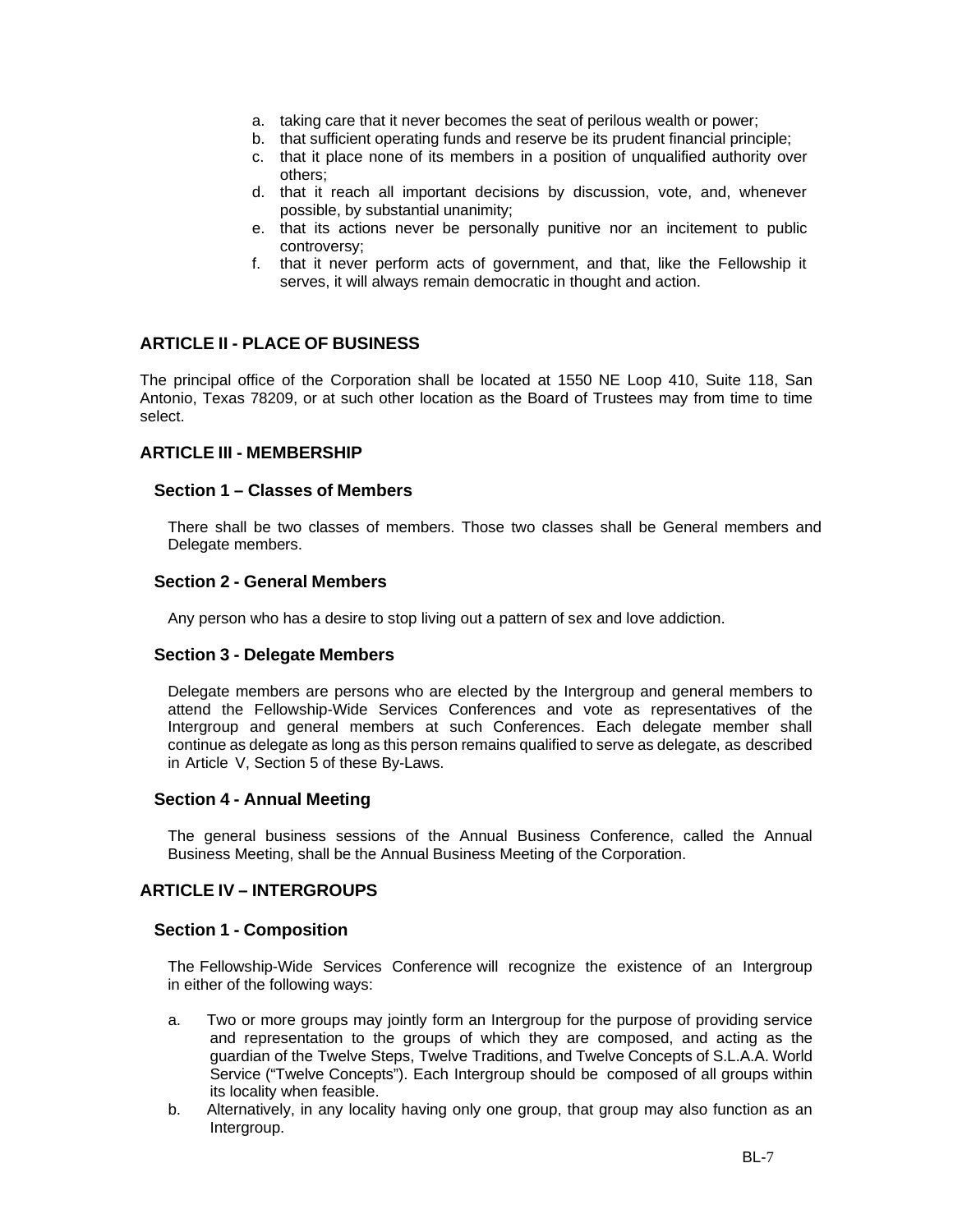#### **Section 2 - Registration**

Each Intergroup may be duly registered with Fellowship-Wide Services of S.L.A.A. by submitting information on those groups it represents.

#### **Section 3 - Intergroup Representatives**

At a meeting of which members have been given notice, each group shall select its representative to the Intergroup to be called "Intergroup Representative".

### **Section 4 - Functioning**

- a. Intergroups may conduct their business by any method they choose, and with any frequency they choose.
- b. The one exception to this is that, with prior notice to all member groups, Intergroups wishing to elect delegate members shall convene at least once a year for selection of delegate member(s) and alternate(s) to the Fellowship-Wide Services Conference.
- c. Whenever possible, an Intergroup shall be registered 120 days prior to the Annual Business Conference opening.
- d. For the purpose of determining the number of Conference delegates, only groups formally registered with Fellowship-Wide Services shall be counted.

#### **ARTICLE V - THE FELLOWSHIP-WIDE SERVICES S.L.A.A. CONFERENCE CHARTER**

#### **Section 1 - Purpose**

The Fellowship-Wide Services Conference of S.L.A.A. is the guardian of the world services and of the Twelve Steps, Twelve Traditions, Twelve Concepts, and Twelve Guidelines of S.L.A.A. The Conference shall serve the Fellowship only; it is not meant to be a government for S.L.A.A., in keeping with the Second and Ninth Traditions as well as the First Concept and Warranty (f) of Concept Twelve.

#### **Section 2 - Composition**

The voting body of the Conference shall be composed of delegate member(s) and members of the Board of Trustees, senior staff as interpreted by the Board of Trustees, members of the F.W.S. Administrative Staff, the Chair of the Conference Charter Committee, and *the Journal* editor.

#### **Section 3 - Conference Relation to Sex and Love Addicts Anonymous**

The Conference will provide direction and constancy to Fellowship-Wide Services, and it will also be the primary channel through which the widest possible group conscience can be formulated. Delegates are free to:

- a. Vote as their conscience dictates, and
- b. Decide what questions should be taken to the Intergroups or group level for information, discussion or direct instruction.
- c. Participate in agenda making decisions.
- d. Propose motions to amend the By-Laws as described in Article XIV.

#### **Section 4 - Conference Relation to the Board of Trustees and the Augustine Fellowship, S.L.A.A., Fellowship-Wide Services, Inc.**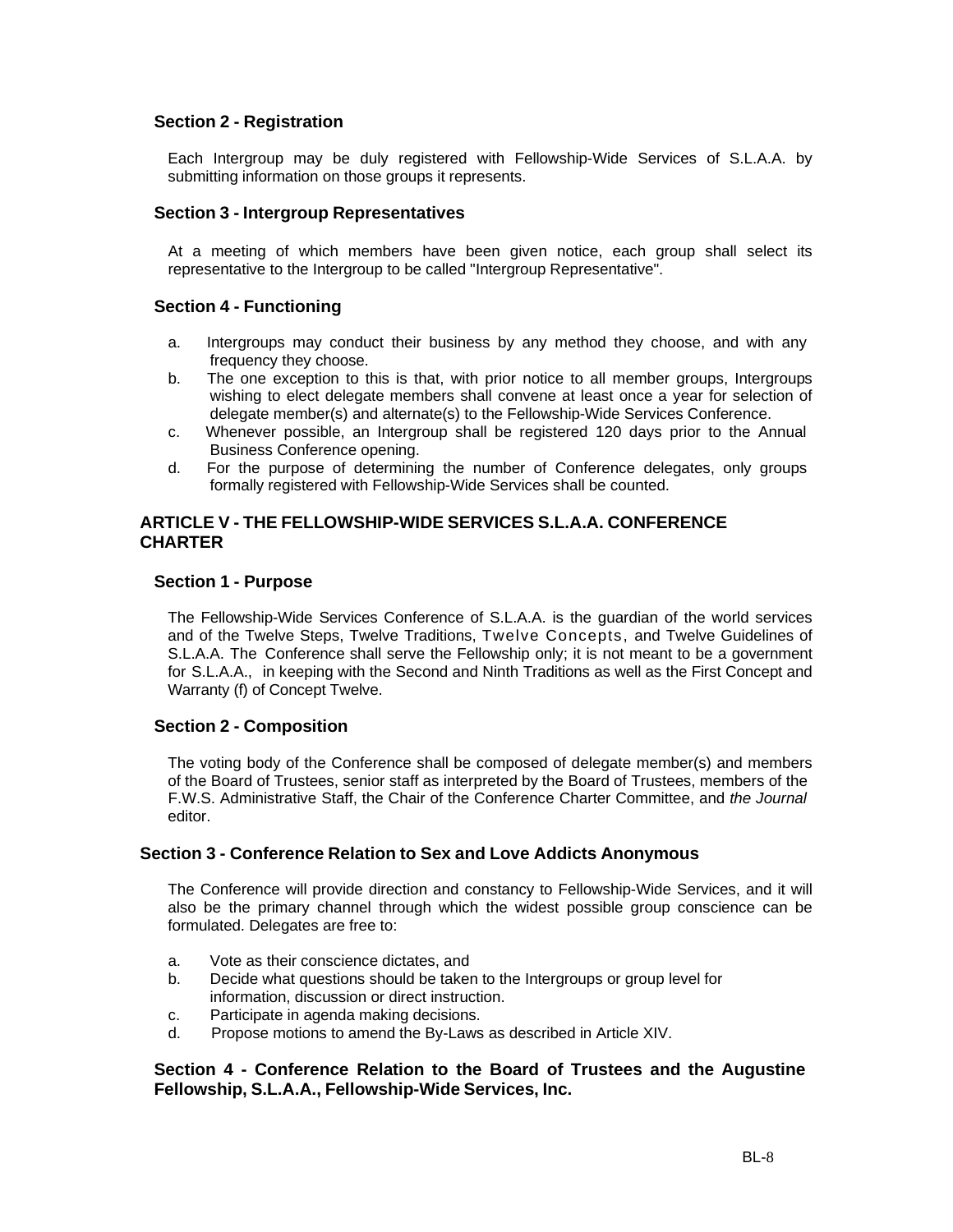- a. The Fellowship-Wide Services Conference will act as advisor to the Board of Trustees and its related service Corporation.
- b. The Conference shall consist of all authorized voters who have checked in at an Annual Business Meeting. The number of Conference members shall be the number of authorized voters checked in at any time during the course of the Annual Business Meeting. The number of Conference members can increase but not decrease during the course of an Annual Business Meeting. If an alternate replaces a Conference member, the number of Conference members does not change. A quorum shall consist of 4/5 of all Conference members.
- c. A two-thirds vote of all Conference members at an Annual Business Meeting shall be considered binding upon the Board of Trustees. However, no vote by the Conference may impair the right of the Augustine Fellowship, S.L.A.A., Fellowship-Wide Services, Inc., Board of Trustees to conduct business, meet legal obligations, and exercise its fiduciary obligations to the Corporation.
- d. The Board of Trustees should first consult the Conference before taking any action likely to greatly affect S.L.A.A. as a whole. The Board ordinarily reserves the right to decide which of its actions or decisions may require the approval of the Conference.

# **Section 5 - Conference Delegates**

- a. Each Intergroup shall be entitled to one delegate member for up to the first five groups it represents, and one for each additional five groups or fraction thereof.
- b. Localities without Intergroups which seek representation at the Conference, shall have at least one delegate member, the exact number, determined using the same proportionate system as described above. In any dispute concerning the number of delegate member(s), the Board of Trustees shall make the determination, subject to appeal to the Conference.
- c. Whenever possible, delegate member(s) and alternates shall be selected at least 120 days before the annual Conference and their names forwarded immediately to Fellowship-Wide Services.
- d. If an Intergroup or locality does not select its delegate member(s) and alternate(s) or fails to inform Fellowship-Wide Services before the Annual Conference, such delegate member(s) and/or alternate(s) may appear at the Conference with evidence of their due selection deemed credible by the Trustees, and such delegate member(s) shall be seated.
- e. It is suggested that each delegate member be elected for a term of two years at the discretion of the electing group or Intergroup, and in addition to attending the Annual Business Conference, should serve the Fellowship-Wide Services Conference in its year-round business for such term. Terms may be abridged by the electing body for lack of participation or for cause.
- f. A delegate member should not serve for more than four consecutive years, respecting the tradition of rotation of leadership, except for reasons to be decided by the local Intergroup with respect to its own delegate member(s).
- g. The delegate member(s) should be selected for judgment, experience, stability, willingness and for faithful adherence to the Twelve Steps, Twelve Traditions, Twelve Concepts, and Twelve Recommended Guidelines of S.L.A.A.
- h. Whenever possible, a delegate member should have a minimum of six months of continuous sobriety prior to the date of submitting qualifications and continuing to the date of the Conference.
- i. Delegate member(s) may be instructed as to the desires of the Intergroup they represent.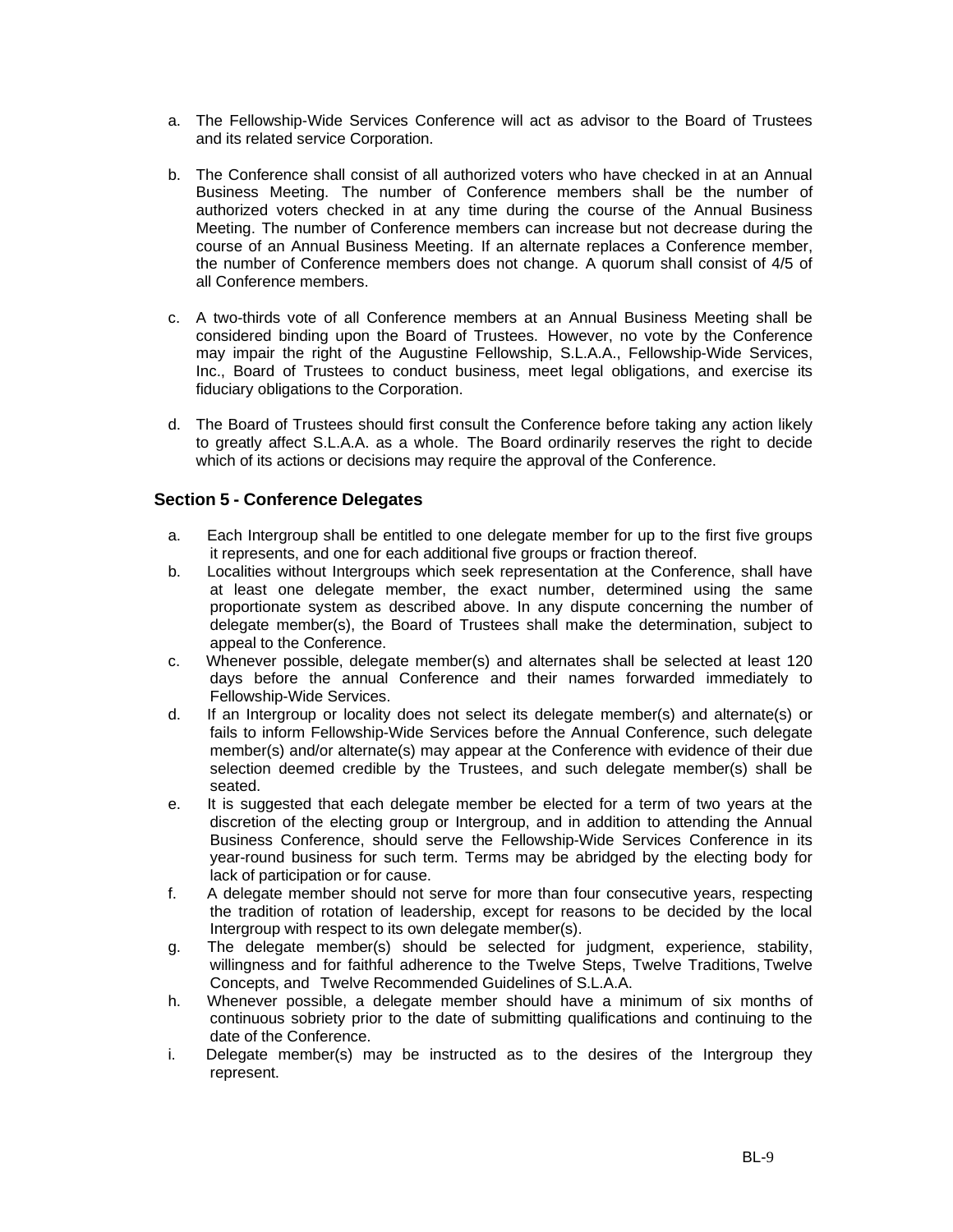- j. As participants, delegate member(s) shall not be bound by the wishes of their Intergroup, but should not vote against these wishes unless situations arise at the Conference that make it necessary for the best interest of S.L.A.A. as a whole.
- k. Communication concerning the Conference to the Intergroups shall be both direct and through the delegate member(s).

# **Section 6 - The Fellowship-Wide Services Conference Meetings**

The Conference will meet yearly at a predetermined site. Special delegate member(s) meetings may be called by the Board in case of an emergency. However, in no instance may a delegate member(s) meeting be convened on less than six weeks written notice delivered to all delegate member(s) of record. At any such special meetings a response from two-thirds of the voting members seated at the close of the most recent ABM shall constitute a quorum. The greater of two-thirds consensus of the quorum or 60% of the voting members seated at the close of the recent ABM is necessary to pass an issue. Mail or telephone polls may also be used at any time to render advisory opinions.

# **Section 7 - The Fellowship-Wide Services Conference: General Procedures and Practices**

The Conference will:

- a. Review financial and policy reports of the Board of Trustees, to ensure maintenance of sufficient operating funds plus a prudent reserve, taking care that the Conference never becomes wealthy or powerful;
- b. Advise with the Board of Trustees and office staff upon all matters affecting S.L.A.A. as a whole;
- c. Engage in debate so that all important decisions be reached by discussion and vote;
- d. Appoint necessary committees directly responsible to the appointing body;
- e. Pass appropriate resolutions for the direction of the Board of Trustees and staff members, refraining always from punitive actions or public controversy;
- f. Discuss and recommend appropriate action respecting violations of the Twelve Traditions, Twelve Concepts, and the Twelve Recommended Guidelines;
- g. Draft any By-Laws as needed;
- h. Name its own officers and committees by methods of its own choosing, remembering that no Conference members be given unqualified authority over any of the others;
- i. Draft a full report of such proceedings to be supplied to all delegate member(s) and a condensed report sent to all S.L.A.A. groups and Intergroups.

#### **Section 8 - Definitions**

- a. "Annual Business Meeting" refers to the actual full-assembly business meetings at the Annual Business Conference of the Conference (Trustees, delegate members, F.W.S. Administrative staff, Conference Charter Committee Chair, and *the Journal* editor).
- b. "Annual Business Conference" refers to the once a year event at which the Conference (Trustees, delegate members, F.W.S. Administrative staff, Conference Charter Committee Chair, and *the Journal* editor) convenes to conduct the Annual Business Meeting.
- c. "Conference" refers to a broader concept than the event of the Annual Business Conference. The Conference is the body of delegate members, Trustees**,** F.W.S. staff and *the Journal* editor, who together, year round, through delegate member-run Conference Committees, the Board Committees and the Annual Business Conference do the service of being a channel for Fellowship-wide group conscience.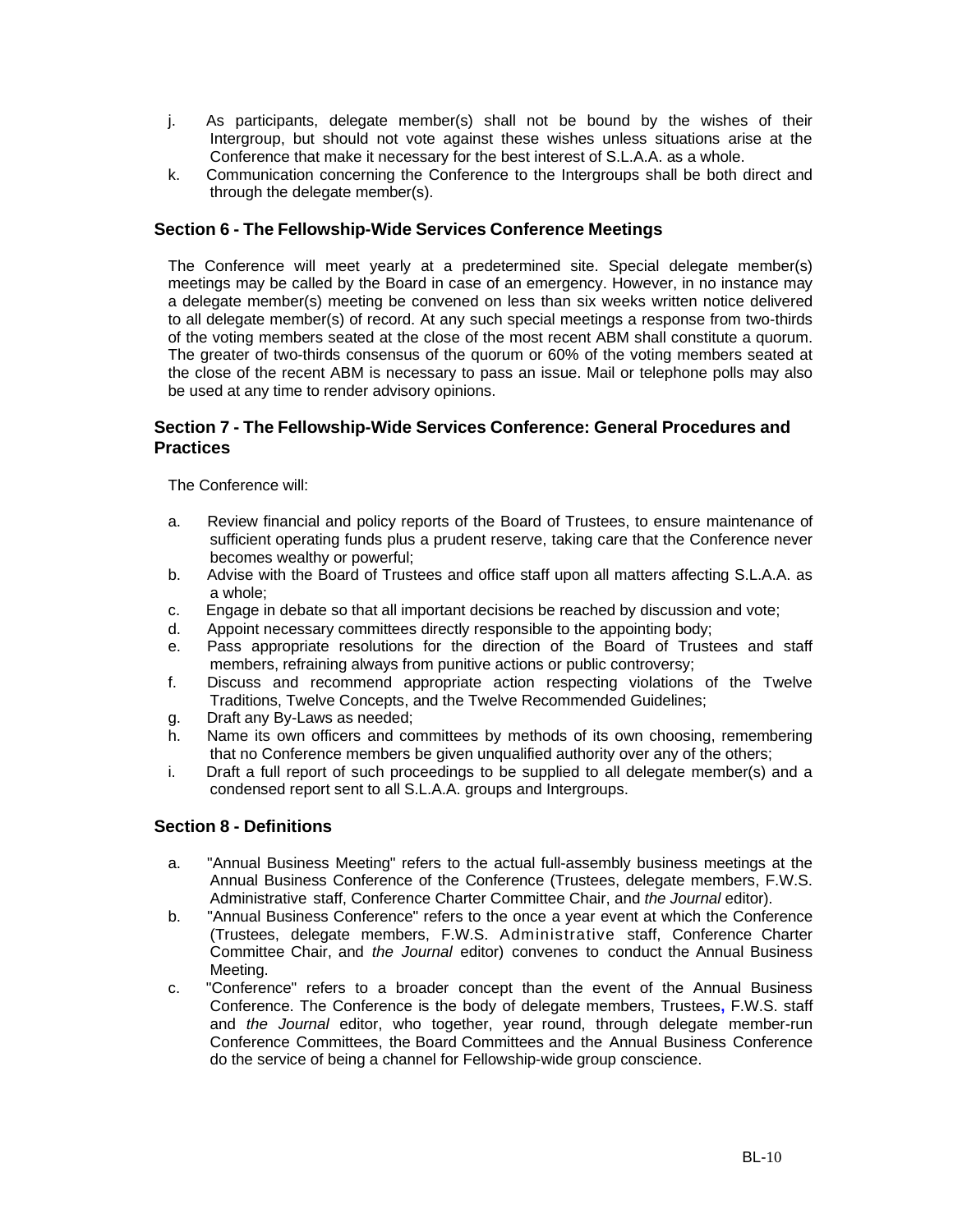# **ARTICLE VI - BOARD OF TRUSTEES**

#### **Section 1 – Powers**

The affairs and activities of the Corporation shall be managed by a Board of Trustees who may exercise all the powers of the Corporation except such as by law, by the Articles of Incorporation or by the By-Laws of the Corporation are conferred upon or reserved to the members.

#### **Section 2 - Number, Tenure and Qualifications**

The number of Trustees shall be nine. No Trustee shall serve more than two consecutive three-year elected terms, nor more than three consecutive terms, including partial terms by appointment under Article VI, Section 4, at which time such Trustee must stand down for at least one year. Trustee terms shall be staggered so that one-third of the Trustees is scheduled to be elected each year. Those Trustees who are not qualified members of the Fellowship shall be persons from the community at large who have made substantial contributions to the purposes of the Fellowship principles stated in the Twelve Traditions and Twelve Concepts. All other Trustees must have three years of continuous sobriety as of the date of their election and must maintain their sobriety during their tenure.

#### **Section 3 - Duties and Responsibilities**

- a. The Board of Trustees shall act as the guardian of the Twelve Steps, Twelve Traditions, and Twelve Concepts, ensuring that there are no alterations except by action of the Fellowship- Wide Services S.L.A.A. Conference, as set forth in these By-Laws. This guardianship shall in no way infringe on the right of any individual to personal interpretation of the Twelve Steps, the autonomy of the individual groups as set forth in the Traditions, or the prohibition against personally punitive actions as set forth in the Concepts, but the Board of Trustees may call to the attention of any group or individual a violation of the Twelve Traditions it determines has been made. The Board, however, shall have no power or control over any group or individual and shall act only in an advisory capacity on matters affecting the Fellowship as a whole. The principle to be followed in all matters regarding the relationship of the Corporation to others is to be in accordance with the spirit of the Twelve Traditions and the Twelve Concepts, especially Tradition 10 and Warranty (e) of Concept Twelve regarding public controversy.
- b. The Board of Trustees shall act as spokesperson for the Fellowship in all matters affecting S.L.A.A. as a whole; provide for and supervise publications of the Fellowship; supervise and guide public information and attraction efforts of the Fellowship; provide counsel and guidance to member groups and to new groups; furnish a medium for the interchange of ideas between groups and arrange for the Fellowship-Wide Services S.L.A.A. Conference Annual Meeting.

#### **Section 4 - Election**

The Trustees shall be elected at the Annual Business Meeting of the members or the special meeting in lieu of said Annual Business Meeting by such members as have the right to vote thereon from the candidates presented by a Board of Trustees committee delegated with the task by the Board to present nominations and conduct elections. Candidates may also be nominated from the floor of the Annual Business Meeting by voting members.

Voters shall be asked to vote for a maximum of three candidates. The top three candidates receiving a vote from at least 50% of the eligible voters shall fill the full three year vacant Board seats. In the event that there are any members of the Board that have been appointed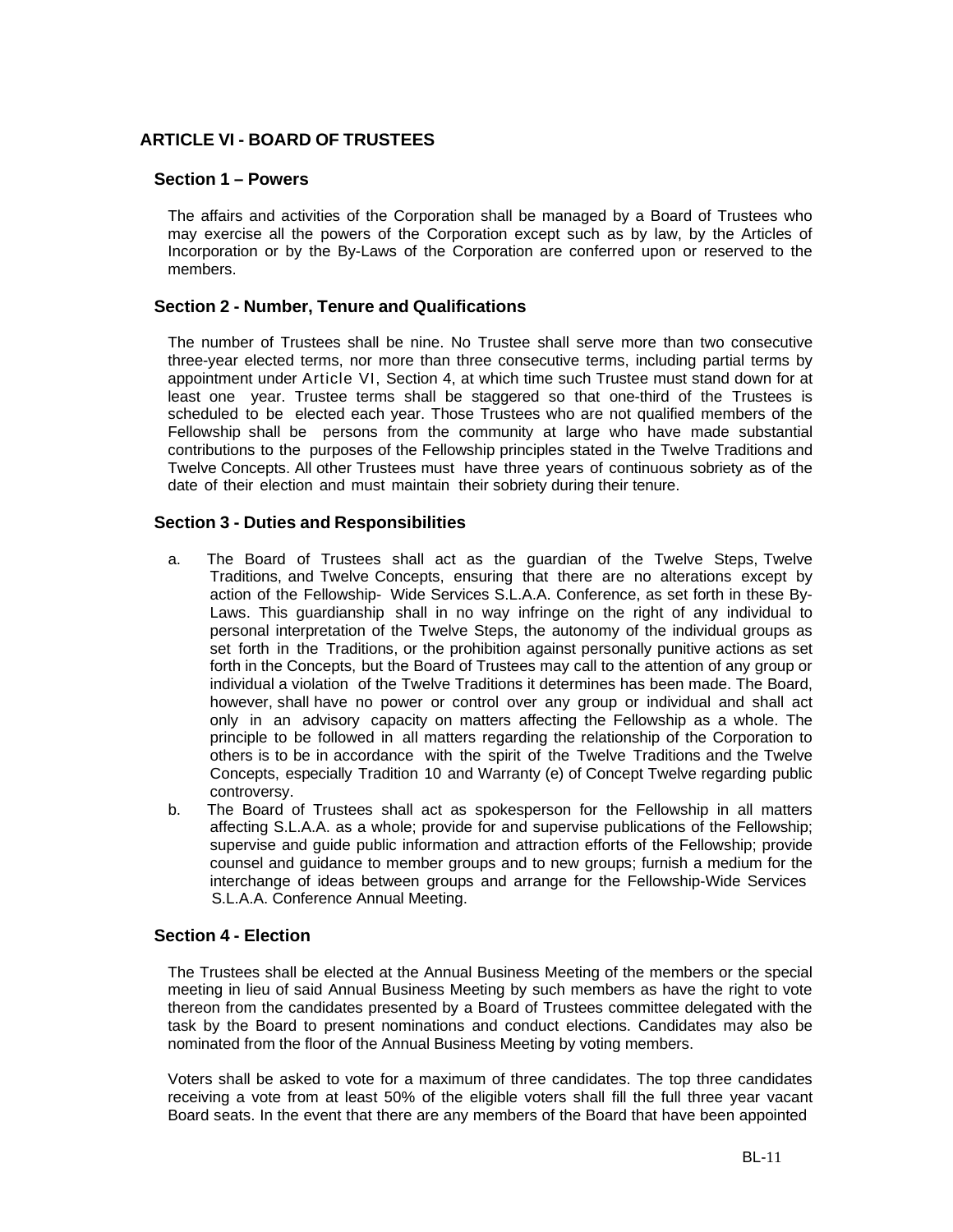as interim Trustees under Article IX, these names shall then be voted upon as to whether they should be retained in office for the remainder of the unused term.

If there are any open Board seats at the conclusion of the above voting process, these may then be filled on a temporary basis as interim Trustee by appointment of the Board of Trustees as described in Article VI, Section 2 until the following Annual Business Meeting when they will be voted upon as outlined above.

# **Section 5 - Regular Meetings**

Regular meetings of the Trustees may be held without call or notice quarterly. A regular meeting of the Trustees following the Annual meeting of the members or the special meeting in lieu of such meeting may be held without call or notice immediately after and at the same place as the meeting of the members. All meetings shall be held at the principal office of the Corporation, telephone conference or at such other location as the Trustees may, from time to time, determine.

#### **Section 6 - Special Meetings**

Special meetings of the Trustees may be held at any time and at any place when there is a quorum as defined in Article VI, Section 8 below.

#### **Section 7 - Notice of Meetings**

A written notice of the place, date and hour of all special meetings of the Trustees shall be given by the Secretary or by the Officer or the Trustee or Trustees calling the meeting, to each Trustee by mail or email addressed to such Trustee at the usual or last known business, email or residence address, or at such other address as said Trustee may from time to time designate in writing. Notice also may be given by telephone. Notice sent by mail shall be mailed at least 72 hours before the meeting. Notice sent by email or given by telephone or by leaving such notice as aforesaid, shall be sent or given as the case may be, at least 24 hours before the meeting. Notice of a meeting need not be given to any Trustee if a waiver of notice is executed before or after the meeting and filed with the records of the meeting, or to any Trustee who attends the meeting without protesting prior thereto, or at its commencement, the lack of notice.

#### **Section 8 - Quorum**

A majority of the number of currently elected or appointed Trustees shall constitute a quorum.

#### **Section 9 - Action at Meeting**

When a quorum is present at any meeting, the vote or concurrence of a majority of the number of currently elected or appointed Trustees in office shall be required to decide any matter or take any action except to the extent that a greater proportion is required by law, the Articles of Incorporation, or these By-Laws.

#### **Section 10 - Action Without Meeting**

Any action required or permitted to be taken at any meeting of the Trustees may be taken without a meeting if all the Trustees consent to the action in writing and the written consents are filed with the records of the meetings of Trustees. Such consents shall be treated for all purposes as a vote at a meeting.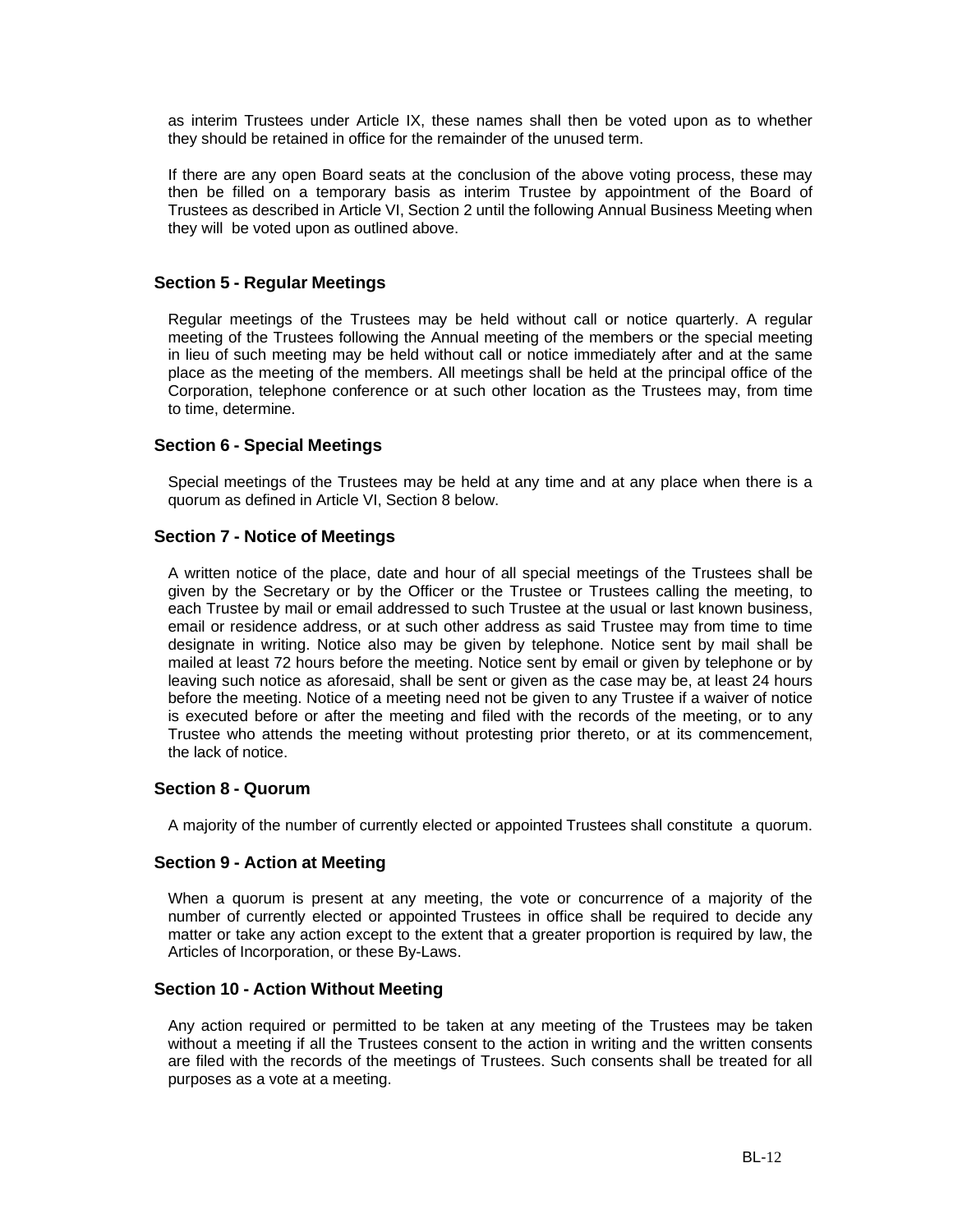#### **Section 11 - Committees**

The Trustees may elect such committees as they determine to be necessary and may delegate thereto some or all of their powers except those, which, by law, the Articles of Incorporation or these By-Laws they are prohibited from delegating. Except as the Trustees may otherwise determine, any such committee may make rules for the conduct of its business, but unless otherwise provided by the Trustees, or in such rules, its business shall be conducted in a manner to closely approximate the methods/procedures as are provided by these By-Laws for the Trustees. Each committee shall report to the Trustees and, except as authorized by the Trustees and recorded in the minutes thereof, shall have no powers to bind the Corporation.

# **Section 12 - Telephonic Meetings**

A quorum of Trustees may participate in a meeting by means of a Conference telephone call or use of similar communications equipment, provided that all Trustees participating in such a meeting can hear and communicate with each other. Such participation shall constitute presence in person at a meeting. All of the provisions of these By-Laws pertaining to meeting procedure shall apply to such meetings.

# **Section 13 - Board Finance Committee**

There shall be a Board Finance Committee consisting of at least two members of the Board of Trustees and other persons as designated by the Board. The Board Finance Committee shall have responsibility for preparing the financial statements and recommending appropriate accounting practices by the Board of Trustees.

#### **Section 14 - Reimbursement of Trustees**

Trustees shall serve without compensation. However, the Corporation may reimburse the Trustees for reasonable out-of-pocket expenses for travel**,** lodgings, meals and miscellaneous expenses in connection with attendance at Board meetings and other official business.

#### **Section 15 - Finances**

- a. Full and complete disclosure of all Fellowship-Wide Services official matters is a prime guideline and objective for all accounting procedures and financial statements.
- b. Any delegate member or Trustee is entitled to examine the accounting records of the Fellowship-Wide Services Office and any questions concerning the finances of Fellowship-Wide Services are completely proper and are to be promptly answered.
- c. Accounting procedures shall be geared to periodic reporting, and financial controls shall be established for credibility of the financial statements.
- d. Statements shall be clear and easy to understand to avoid confusion and misinterpretation.

# **ARTICLE VII - CORPORATION OFFICERS**

#### **Section 1 - Designation**

The Corporation Officers shall be a President, a Treasurer, a Secretary and such Officers as the Trustees may determine.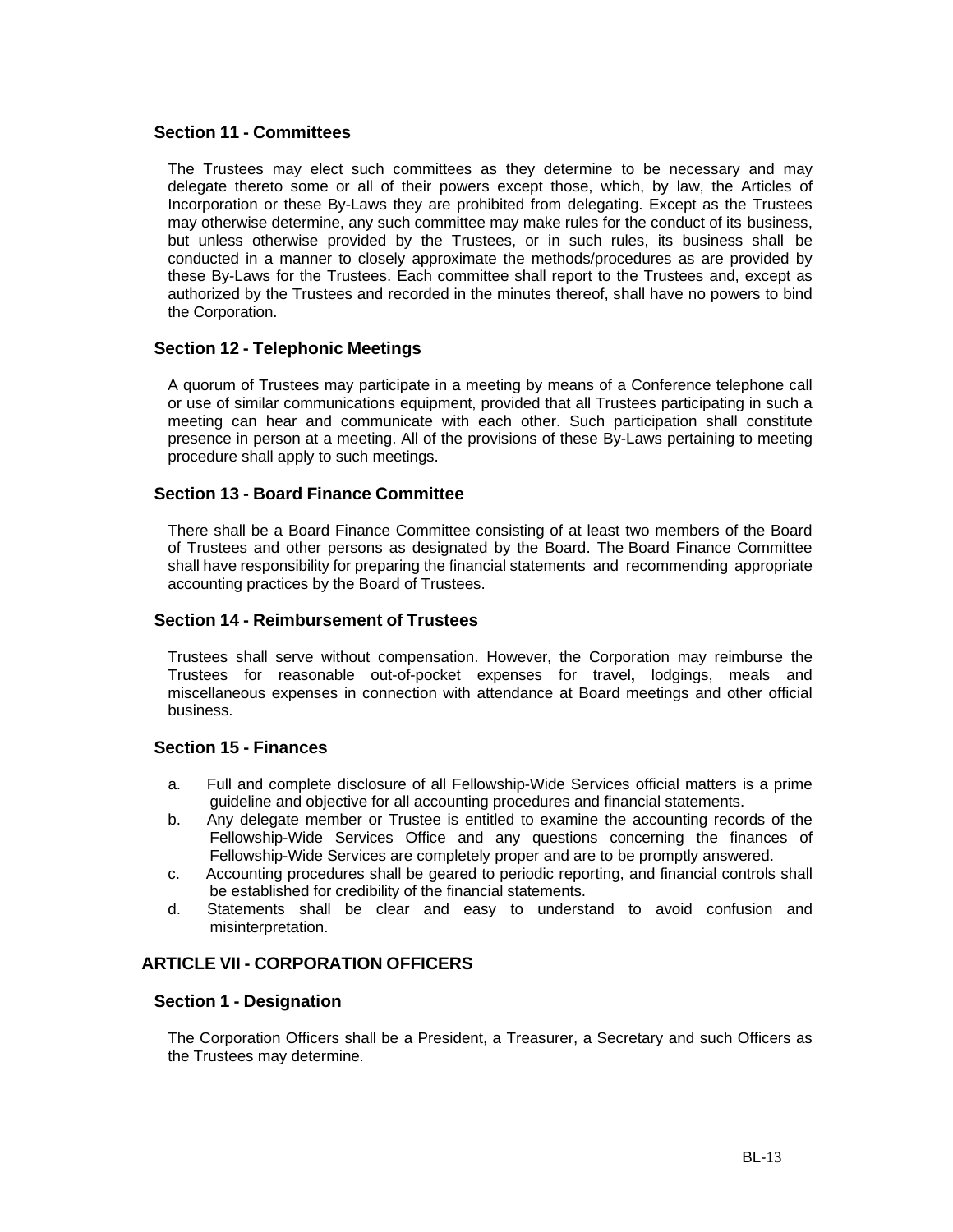### **Section 2 - Election**

The President, Treasurer, and Secretary shall be elected by the Trustees at their first meeting following the Annual Business Meeting or the meeting in lieu thereof. Other Officers may be chosen by the Trustees at such meeting or at any other meeting.

#### **Section 3 - Qualification**

Each Officer shall be a member and a Trustee. So far as is permitted by law, any two or more offices may be held by the same person. A registered agent shall be designated by the Board of Trustees consistent with Texas Law and may be an accountant or attorney retained by the Board of Trustees.

#### **Section 4 - Tenure**

Subject to law, to the Articles of Incorporation and to the other provisions of these By-Laws, the President, Treasurer and Secretary shall each hold office until the first meeting of the Trustees following the Annual Business Meeting and thereafter until a successor is chosen and qualified. Any other Officers shall hold office until the first meeting of the Trustees following the Annual Business Meeting and thereafter until a successor is chosen and qualified unless a shorter term is specified in the vote choosing or appointing such Officer. Officers may be re-elected to subsequent terms.

# **Section 5 - General Duties and Powers**

Subject to law, to the Articles of Incorporation, and to these By-Laws, each office shall have, in addition to the duties and powers herein set forth, such duties and powers as the Trustees may from time to time designate. Any Officer may resign by delivering a written resignation to the Corporation at its principal office or to the President or Secretary, and such resignation shall be effective upon receipt unless it is specified to be effective at some other time or upon the happening of some other event.

#### **ARTICLE VIII - REMOVALS**

Trustees, including persons elected by Trustees to fill vacancies in the Board, may be removed from office with cause by the members or Trustees. Officers elected or appointed by the Trustees may be removed from their respective offices with cause by the Trustees. A Trustee or Officer may be removed for cause only after a reasonable notice and opportunity to be heard before the body proposing to remove said Officer. The Trustees may terminate the authority of any agent.

#### **ARTICLE IX - VACANCIES**

If the office of any Officer or Trustee becomes vacant for any reason, the Trustees may elect a successor to hold office until the next Annual Business Meeting.

#### **ARTICLE X - INDEMNIFICATION OF DIRECTORS AND OFFICERS**

Any person threatened with or made a party to any action, suit or other proceeding by reason of the fact that this person, their testator or intestate, is or was a Trustee, Officer, employee or other agent of the Corporation or is or was a Trustee, Officer, employee or other agent of another organization in which the Corporation directly or indirectly owns or owned shares or of which the Corporation is or was a creditor and in which this person, their testator or intestate, served at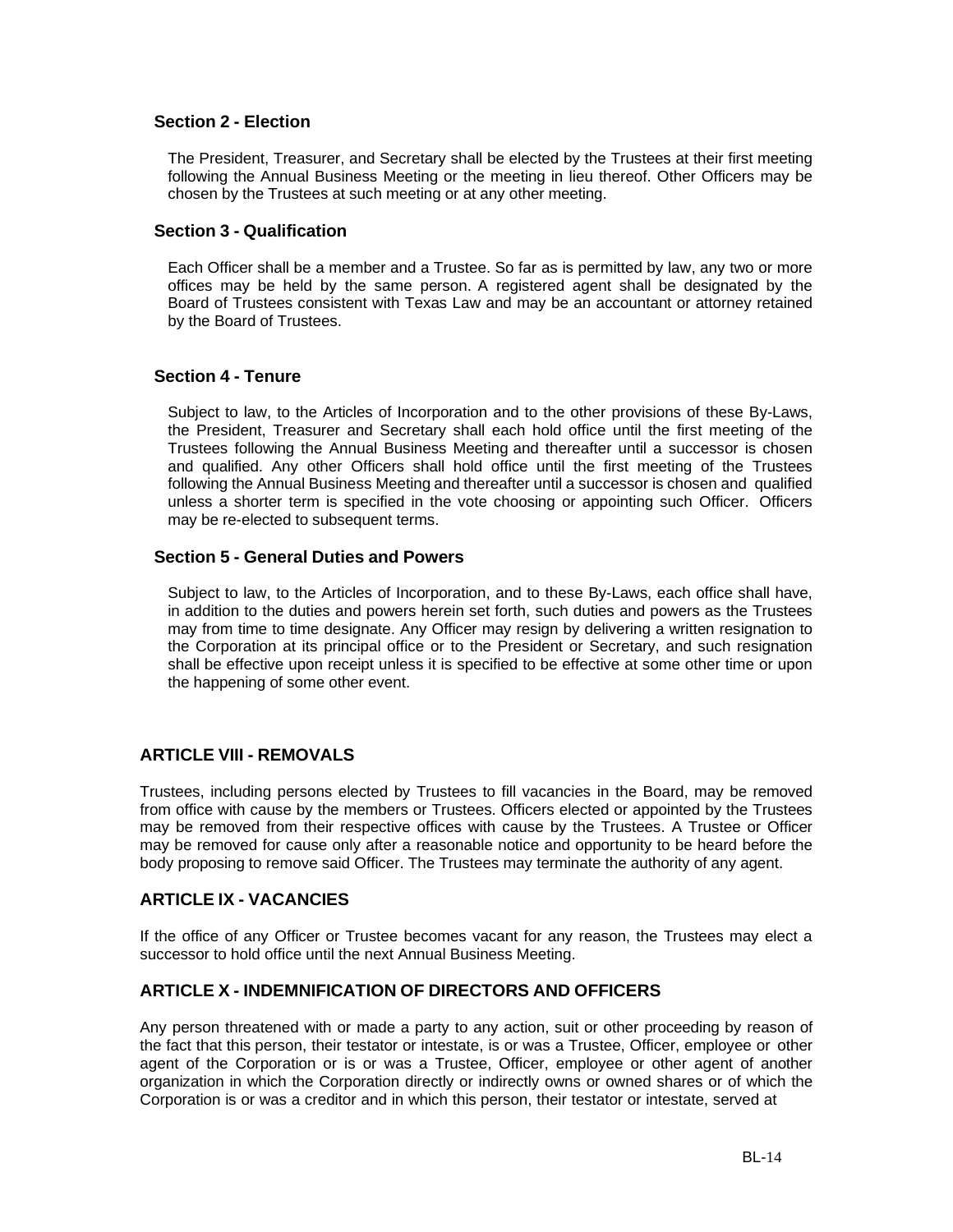the request of the Corporation, shall be indemnified by the Corporation against all liabilities and expenses, including counsel fees reasonably incurred by this person in connection therewith, except that no indemnification shall be provided for any person with respect to any matter as to which this person shall have been adjudicated in any proceeding not to have acted in good faith in the reasonable belief that the action was in the best interests of the Corporation; provided, however, as to matters disposed of by a compromise payment by such person, pursuant to a consent decree or otherwise, no reimbursement either for said payment or for any other expenses in connection with the matter so disposed of, shall be provided unless such compromise shall be approved:

- a. By a disinterested majority of the Trustees then in office, or
- b. If a majority of the Trustees are interested, by a majority of the disinterested Trustees then in office, provided that there has been obtained an opinion in writing of independent legal counsel to the effect that such Trustee or Officer does not appear not to have acted in good faith in the reasonable belief that the action was in the best interests of the Corporation, or
- c. By a majority of the members, not counting as a member any member who is an interested person.

The Board of Trustees may from time to time authorize the payment by the Corporation of expenses incurred by any such person in defending any such action, suit or other proceeding in advance of the final disposition of such action suit or other proceeding, upon receipt of an undertaking from such person to repay such payment if this person shall be adjudicated to be not entitled to indemnification under this Article X, or if the matter involved shall be disposed of by a compromise payment with respect to which this person shall not be entitled to indemnification under this Article X.

# **ARTICLE XI - POWERS OF TRUSTEES AND OFFICERS TO CONTRACT WITH THE CORPORATION**

No contract between the Corporation and one or more of its Trustees or Officers, or between the Corporation and any other Corporation, firm, association or other entity in which one or more of its Trustees or Officers are financially interested, shall either be void or voidable for this reason alone provided that such common directorship, officership, or financial interests, if material, is disclosed or known to each of the Trustees voting or concurring on the matter of the approval of such contract or transaction. Any resolution authorizing such a contract shall specifically state the nature of the potential conflict of interest of the Trustee(s) or Officer(s) involved.

# **ARTICLE XII - EXECUTION OF INSTRUMENTS**

Except as the Trustees may generally or in particular cases authorize the execution thereof in some other manner, all deeds, leases, transfers, contracts, bonds, notes, checks, drafts and other obligations made, accepted or endorsed by the Corporation, may be signed by the President or the Treasurer.

# **ARTICLE XIII - FISCAL YEAR**

Except as from time to time otherwise determined by the Trustees, the fiscal year of the Corporation shall end on the thirtieth day of September in each year.

# **ARTICLE XIV - AMENDMENTS**

The Conference may make, amend or repeal these By-Laws, in whole or in part, by a two-thirds vote of all authorized voters who have checked in at the Annual Business Conference. In event of a legal emergency, the Trustees may make, amend, or repeal these By-Laws, in whole or in part,